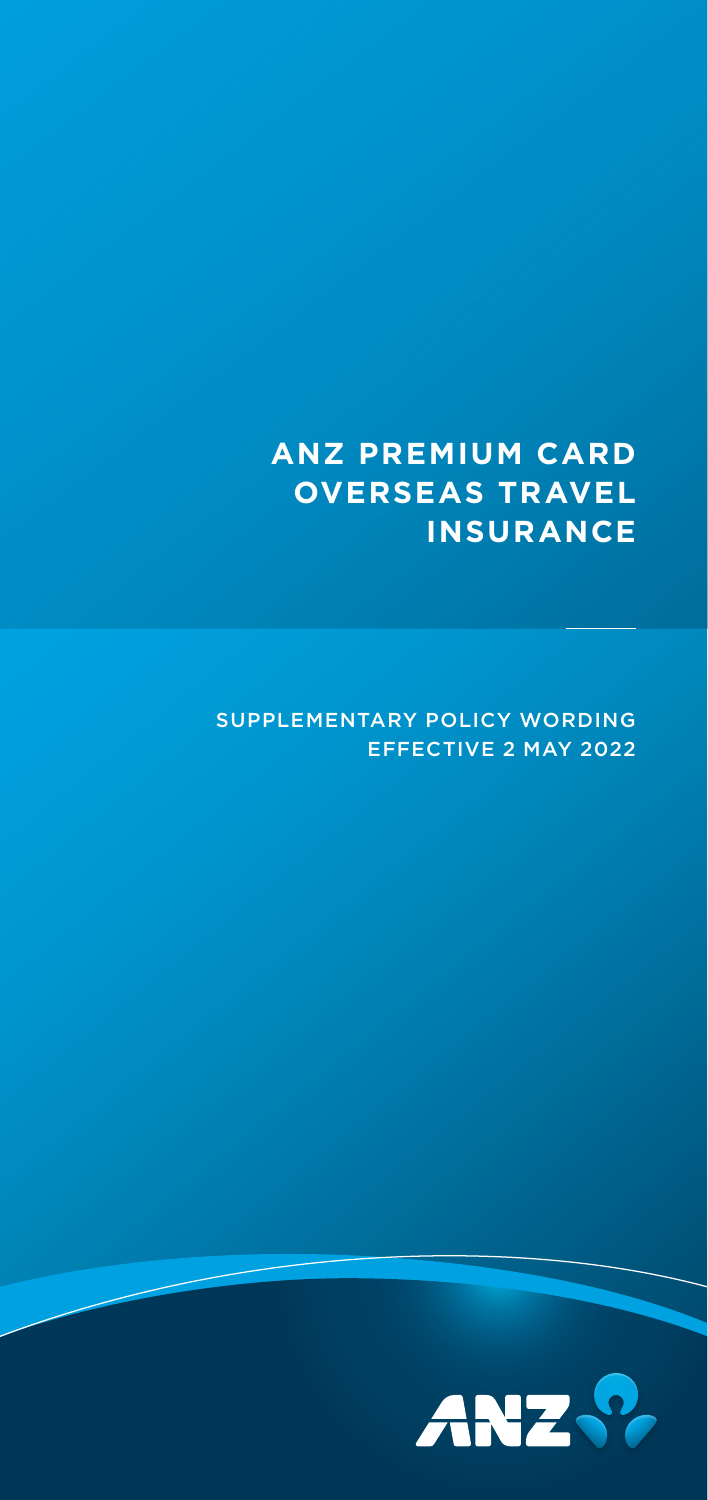This document is a Supplementary Policy Wording that updates and amends the ANZ Premium Card Overseas Travel Insurance Policy Wording (referred to in this document as the "Policy Wording").

This Supplementary Policy Wording is effective for travel commenced on and after 2 May 2022.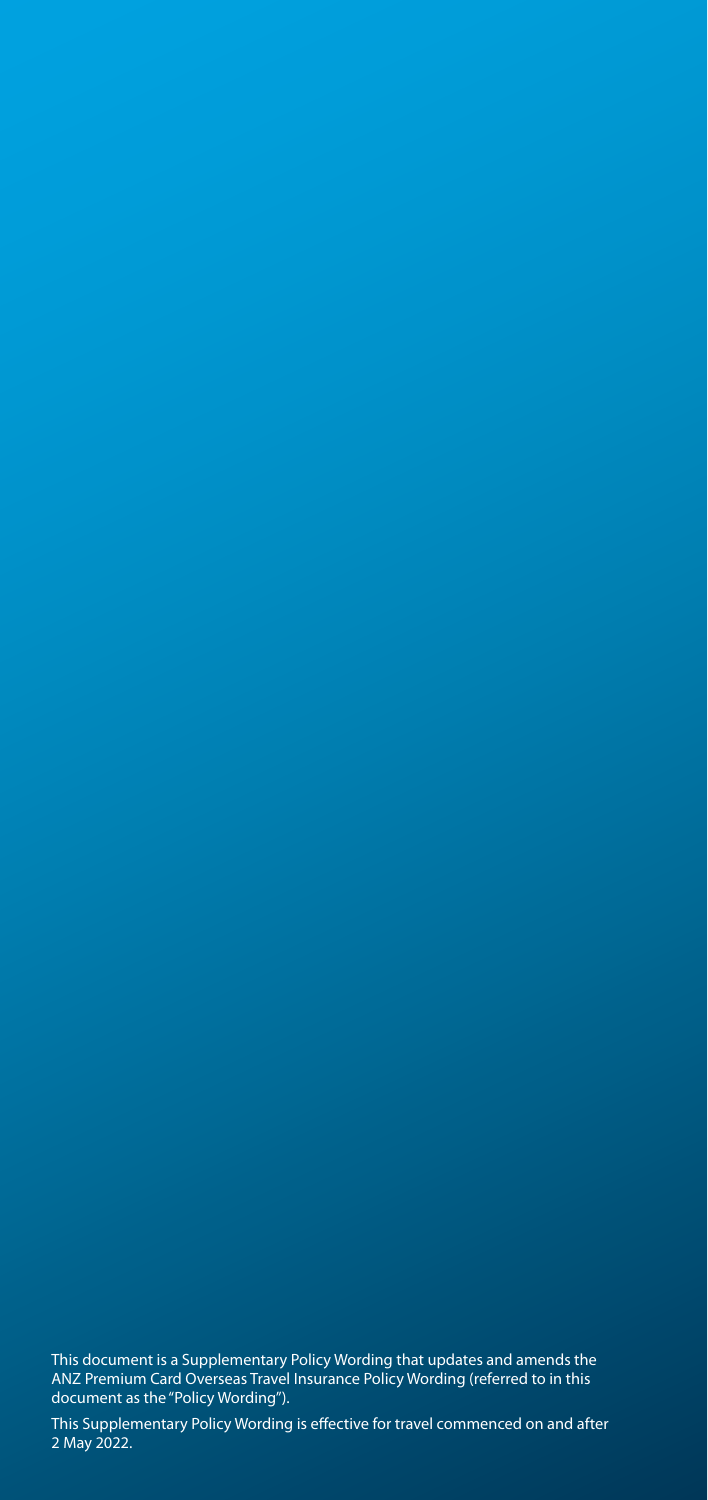# **ANZ PREMIUM CARD OVERSEAS TRAVEL INSURANCE**

## SUPPLEMENTARY POLICY WORDING

You must read this Supplementary Policy Wording together with the Policy Wording, your Certificate of Insurance if we have issued you with one, and any other document we tell you forms part of your policy. The terms, conditions, limits, sub-limits and exclusions set out in the Policy Wording apply, unless stated otherwise in this Supplementary Policy Wording.

Words and phrases which appear in bold type in this Supplementary Policy Wording have the meanings stated in the "Definitions" section of the Policy Wording. Headings, where appearing, are for reference only and do not affect interpretation.

This **policy** is issued and managed by AWP Services New Zealand Limited trading as **Allianz Partners**, Level 3, 1 Byron Avenue, Takapuna, Auckland 0622 and underwritten by The Hollard Insurance Company Pty Ltd ABN 78 090 584 473 (Incorporated in Australia), ("Hollard"), Level 26, 188 Quay Street, Auckland 1010. No member of ANZ Bank New Zealand Limited and its related companies, or any other person guarantees Allianz Partners, Hollard or any of the products issued by them.

## CHANGES TO THE POLICY WORDING

#### **General Policy Exclusions**

The following General Exclusion is added for epidemic and pandemic diseases:

We will not pay under any section of this policy for any claim arising directly or indirectly out of:

18. an actual or likely epidemic or pandemic, or the threat of an epidemic or pandemic, except as set out in this Supplementary Policy wording.

Refer to [www.who.int](http://www.who.int) for further information on epidemics and pandemics.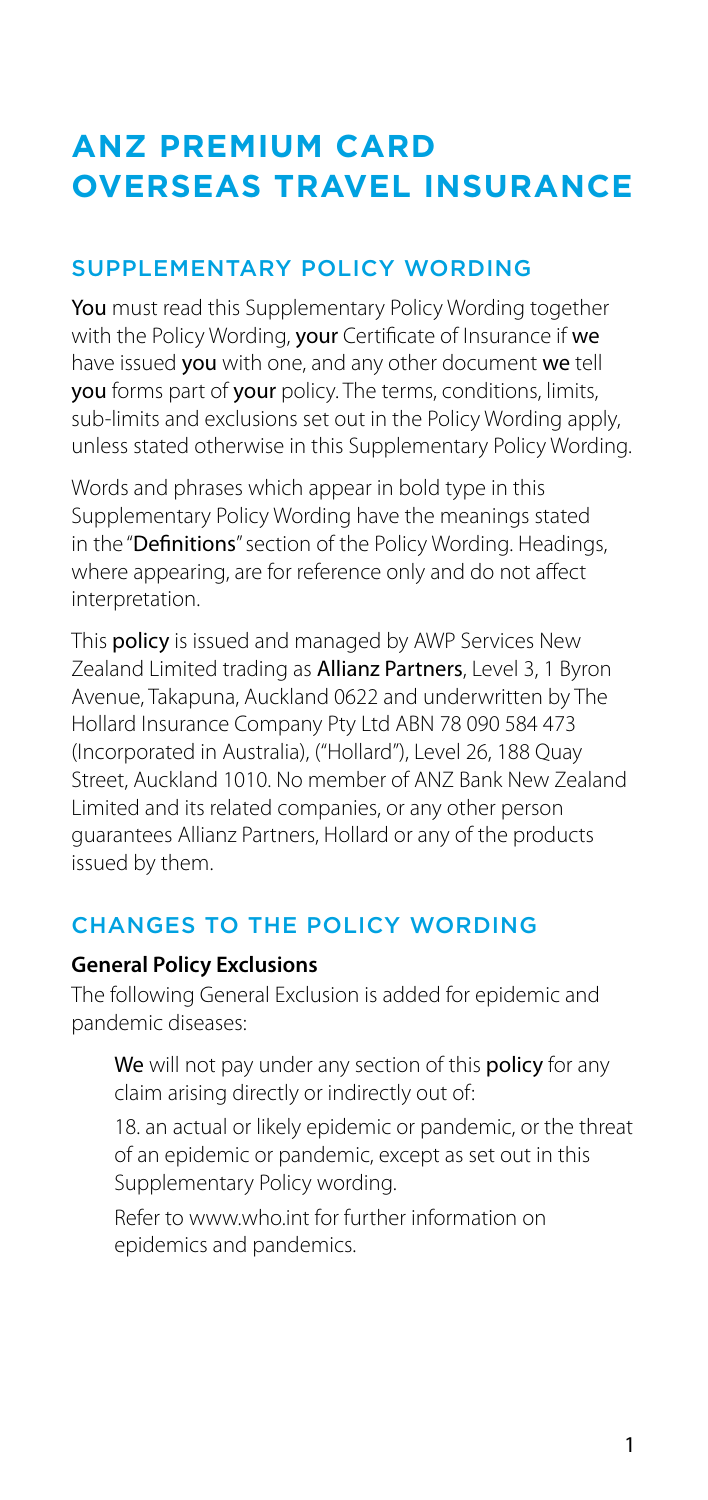### SECTION 1A: OVERSEAS MEDICAL **FXPENSES**

The following sections have been deleted and replaced with the following clauses to include cover for epidemic or pandemic diseases (including Covid-19):

#### **1. Medical Expenses**

We will reimburse you for medical expenses incurred outside of New Zealand for the treatment of an injury or sickness (including an epidemic or pandemic disease such as Covid-19) suffered by you when engaged in travel during a period of insurance.

#### **2. Continuing treatment in New Zealand**

We will also pay continuing medical expenses incurred after you return to New Zealand following a period of overseas travel, provided that the medical expenses related to a condition which first manifested itself during the overseas **travel** (including an epidemic or pandemic disease such as Covid-19), and for which medical treatment was first received during such travel. The maximum amount payable is \$10,000.

## SECTION 1B: ADDITIONAL EXPENSES

#### **1. Loss of deposits:**

In this section, an additional covered reason (d) is added:

#### We will reimburse you:

The non-refundable unused portion of travel or accommodation arrangements paid for in advance by you following cancellation, alteration or non-completion of the travel due to:

(d) You or your travelling companion being diagnosed with an epidemic or a pandemic disease (including Covid-19), or, if you or your travelling companion have been ordered into mandatory quarantine or isolation by the New Zealand Government based on their suspicion that you have been exposed to an epidemic or pandemic disease (including Covid-19).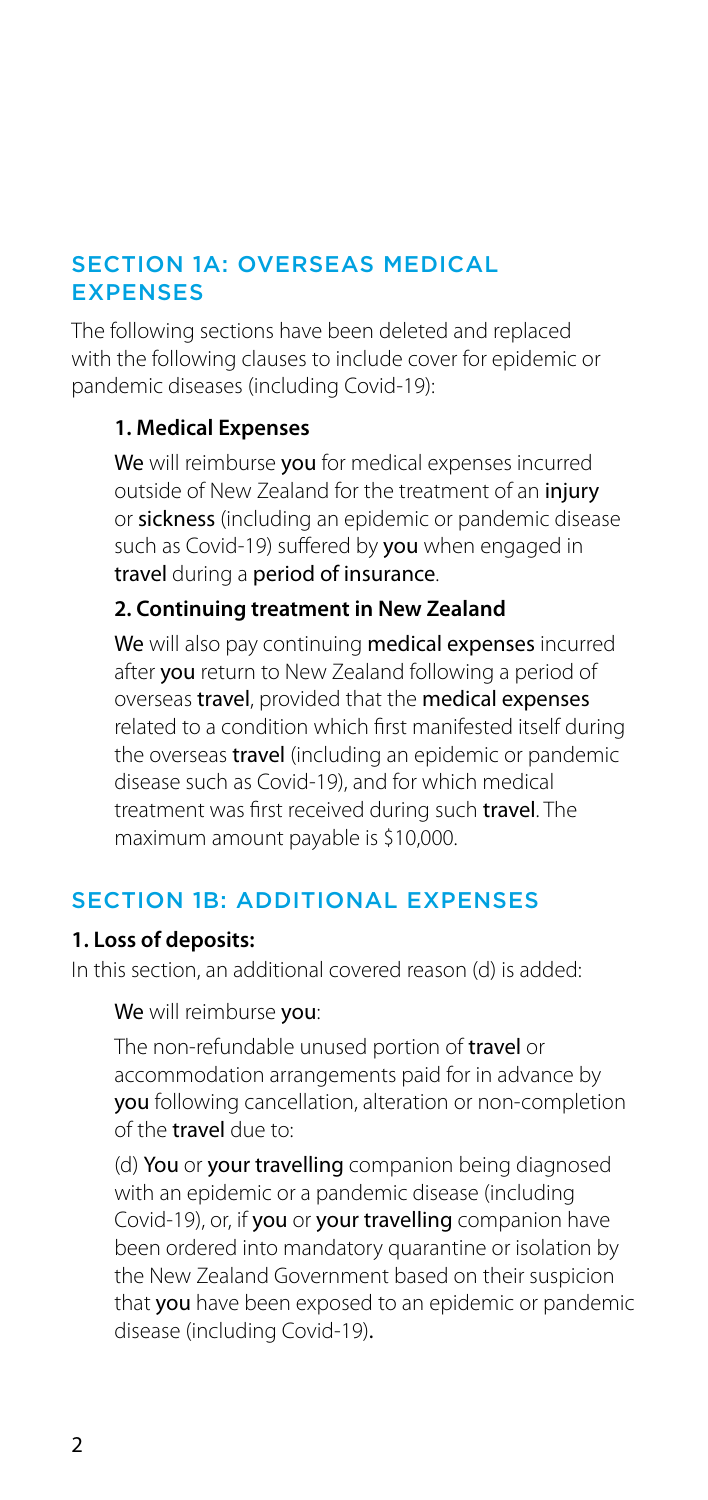#### **2. Interruption or cancellation of travel:**

In this section, an additional covered reason (e) is added:

We will reimburse you:

The expenses reasonably and necessarily incurred in addition to those already budgeted for or likely to be incurred during the travel but less any refund on unused prepaid travel and accommodation arrangements, as a result of:

(e) You or your travelling companion being diagnosed with an epidemic or a pandemic disease (including Covid-19), or, if you or your travelling companion have been ordered into mandatory quarantine or isolation by the New Zealand Government or the local Government at your destination based on their suspicion that you have been exposed to an epidemic or pandemic disease (including Covid-19) and you cannot commence or continue your travel.

#### **3. Accompanying person**

This section has been deleted and replaced with the following to include cover for epidemic and pandemic diseases (including Covid-19):

#### We will reimburse you:

The reasonable extra travel and accommodation expenses, incurred upon medical advice and with our written agreement, for one person to **travel** to, remain with or accompany you back to New Zealand, as a result of you suffering an injury or sickness travel (including an epidemic or pandemic disease such as Covid-19) during the travel.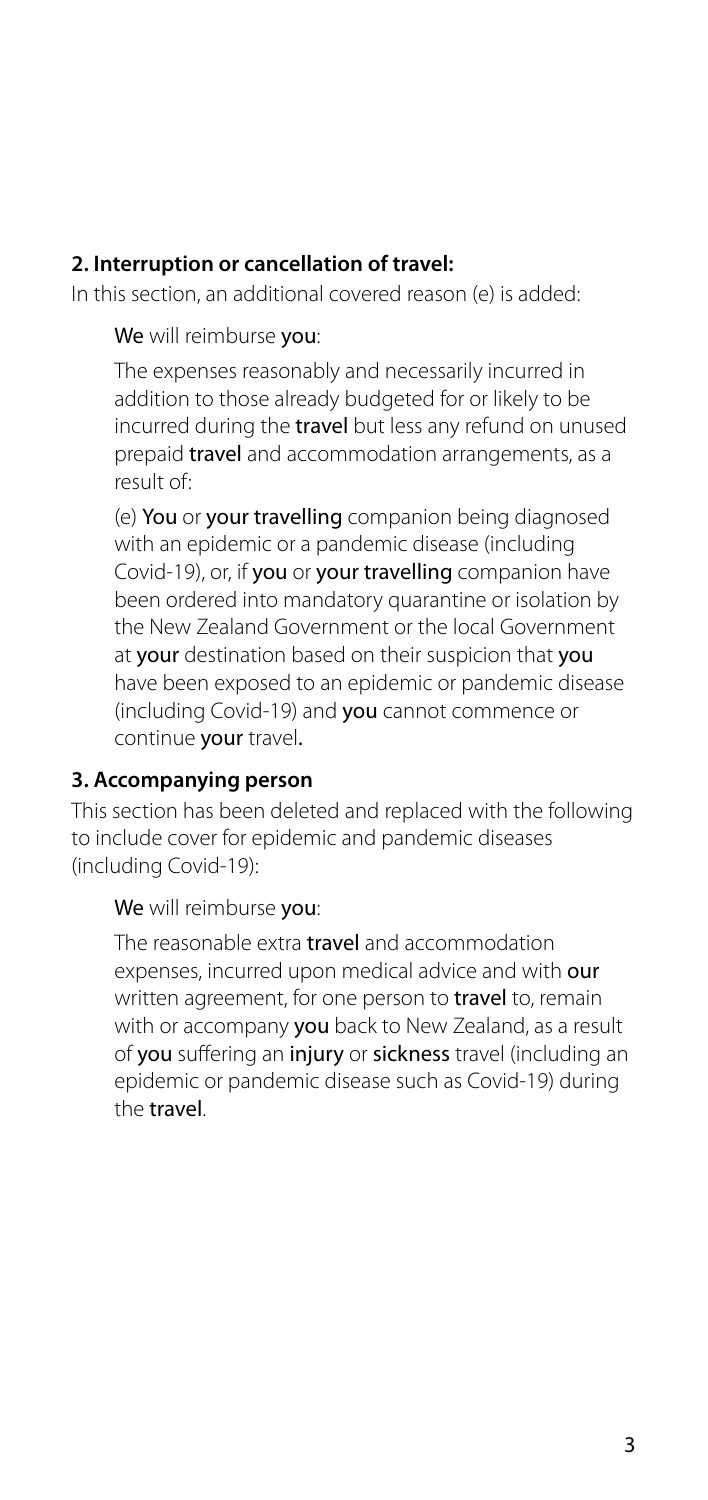#### **4. Other benefits and expenses**

The following sections have been deleted and replaced with the following to include cover for epidemic and pandemic diseases (including Covid-19):

We will pay you:

(a) In hospital cash

A cash benefit for each completed 24 hour period you are hospitalised overseas as an in-patient due to injury or sickness (including an epidemic or pandemic disease such as Covid-19).

(b) Funeral expenses

The reasonable cost of returning your remains to New Zealand or the reasonable funeral and related costs if the body is buried or cremated at the place of death in the event you die (including of epidemic or pandemic disease such as Covid-19) during the travel.

## ADDITIONAL EXCLUSIONS ADDED

The following additional exclusions have been added and apply to claims under sections 1A: Overseas Medical Expenses and 1B: Additional Expenses:

We will not pay your claim if:

(i) your claim arises from any lockdowns, stay-at-home orders, changes in government alert levels, quarantine or mandatory isolation that applies generally, or broadly to some or all of a population, vessel or geographical area, or that applies based on where you are travelling to, from, or through; or

(ii) you commenced your travel against the New Zealand government's advice or local government advice at your overseas destination.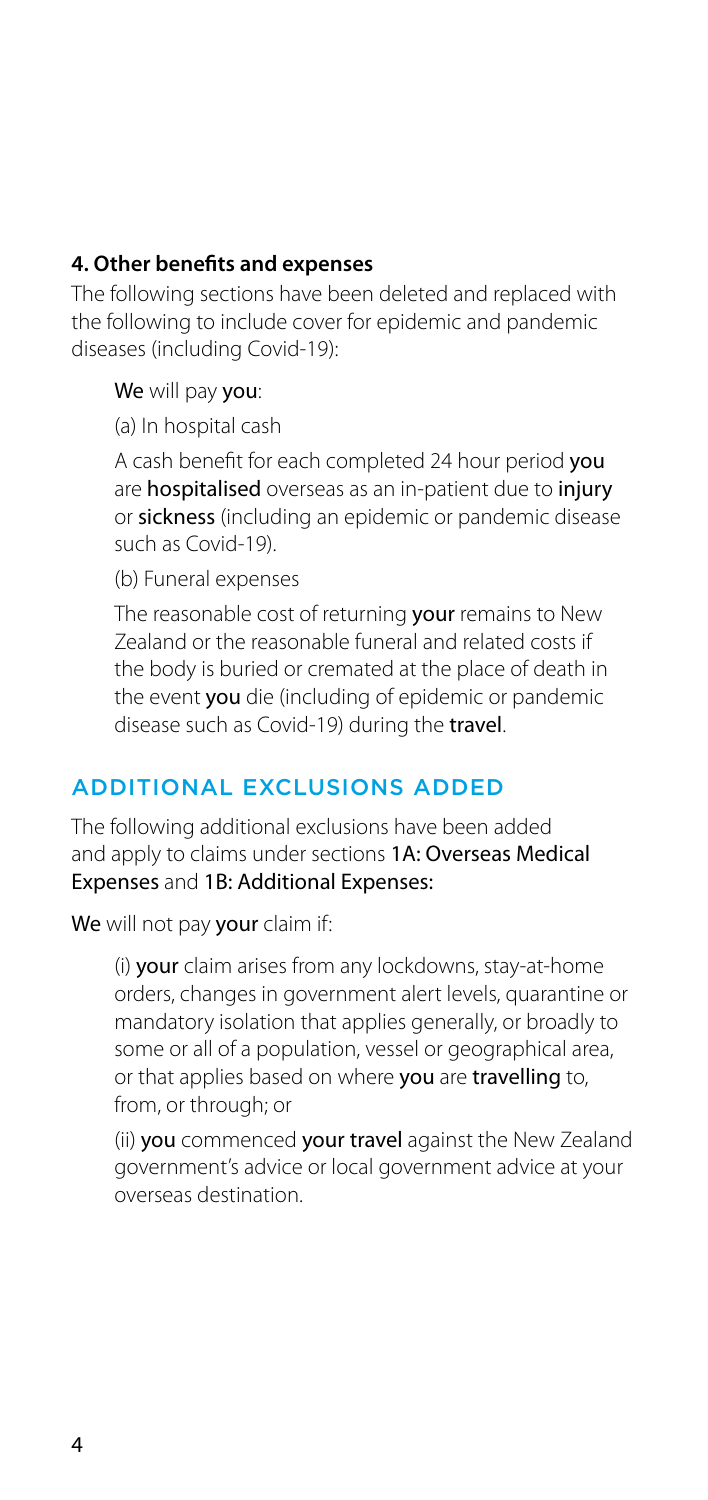This brochure is current as at May 2022 and the details in it are subject to change.